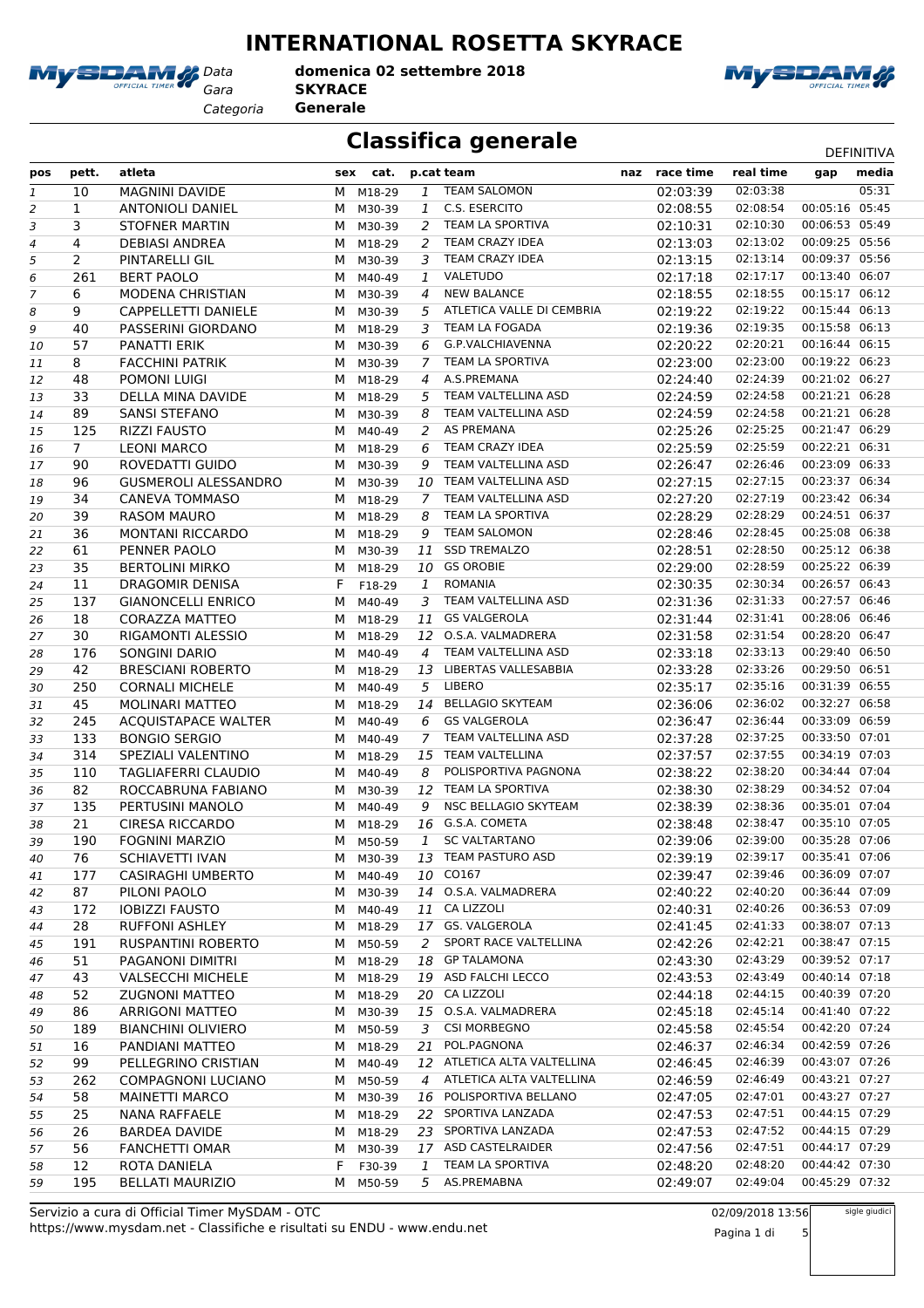| pos | pett. | atleta                       |    | sex cat. |               | p.cat team                                                        | naz | race time | real time | gap            | media |
|-----|-------|------------------------------|----|----------|---------------|-------------------------------------------------------------------|-----|-----------|-----------|----------------|-------|
| 60  | 85    | <b>VIVARI CHRISTIAN</b>      | м  | M30-39   |               | $18$ FISKY                                                        |     | 02:49:31  | 02:49:30  | 00:45:53 07:34 |       |
| 61  | 251   | <b>GNUFFI NICOLA</b>         | м  | M30-39   | 19            | <b>SSD TREMALZO</b>                                               |     | 02:49:50  | 02:49:49  | 00:46:12 07:34 |       |
| 62  | 22    | <b>MENGHI DANIELE</b>        | М  | M18-29   |               | 24 GS VALGEROLA                                                   |     | 02:50:43  | 02:50:37  | 00:47:04 07:37 |       |
| 63  | 132   | PERGHER FABIO                | М  | M40-49   | 13            | ATLETICA SERENISSIMA ASD                                          |     | 02:51:13  | 02:51:07  | 00:47:34 07:38 |       |
| 64  | 197   | <b>MASCIADRI STEFANO</b>     | М  | M50-59   | 6             | O.S.A. VALMADRERA                                                 |     | 02:51:15  | 02:51:11  | 00:47:37 07:38 |       |
| 65  | 14    | PIEJAK WIKTORIA              | F  | F18-29   | 2             | <b>VALETUDO SERIM</b>                                             |     | 02:52:04  | 02:52:04  | 00:48:26 07:40 |       |
| 66  | 160   | PANZERI NICOLA               | М  | M40-49   | 14            | RUNCARD                                                           |     | 02:52:11  | 02:52:09  | 00:48:33 07:41 |       |
| 67  | 181   | <b>CRIPPA GAETANO</b>        | М  | M50-59   | $\mathcal{I}$ | <b>GP RUPE MAGNA</b>                                              |     | 02:52:38  | 02:52:27  | 00:49:00 07:42 |       |
| 68  | 161   | <b>MONTI FLORIANO</b>        | М  | M40-49   |               | 15 VALETUDO - SERIM                                               |     | 02:53:04  | 02:53:03  | 00:49:26 07:43 |       |
| 69  | 77    | <b>GENTINI MARCO</b>         | М  | M30-39   | 20            | U.S. MONTE BALDO                                                  |     | 02:53:06  | 02:53:03  | 00:49:28 07:43 |       |
| 70  | 155   | DE BONA ANDREA               | М  | M40-49   | 16            | TEAM ALDO MORO PALUZZA                                            |     | 02:53:11  | 02:53:05  | 00:49:32 07:43 |       |
| 71  | 192   | LIZZOLI GIACOMINO            | М  | M50-59   | 8             | CA LIZZOLI                                                        |     | 02:54:00  | 02:53:54  | 00:50:22 07:46 |       |
| 72  | 112   | <b>TOMASONI GUGLIELMO</b>    | м  | M40-49   |               | 17 TEAM ATLETICA GHEDESE                                          |     | 02:54:14  | 02:54:07  | 00:50:36 07:46 |       |
| 73  | 31    | <b>FASANA LORENZO</b>        | М  | M18-29   | 25            | <b>TEAM PASTURO</b>                                               |     | 02:54:34  | 02:54:32  | 00:50:56 07:47 |       |
| 74  | 44    | <b>VITALI ROCCO</b>          | м  | M18-29   |               | 26 NESSUNA                                                        |     | 02:54:50  | 02:54:45  | 00:51:12 07:48 |       |
| 75  | 304   | DE AGOSTINI CARLO            | М  | M30-39   |               | 21 TEAM VALTELLINA                                                |     | 02:55:03  | 02:55:03  | 00:51:25 07:48 |       |
| 76  | 72    | <b>ACQUISTAPACE GIORGIO</b>  | М  | M30-39   | 22            | <b>GS VALGEROLA</b>                                               |     | 02:55:25  | 02:55:16  | 00:51:47 07:49 |       |
| 77  | 213   | <b>FAZZINI OTTAVIO</b>       | М  | M50-59   | 9             | AS PREMANA                                                        |     | 02:55:38  | 02:55:37  | 00:52:00 07:50 |       |
| 78  | 151   | <b>GOTTIFREDI DAVIDE</b>     | М  | M40-49   | 18            | POL BELLANO                                                       |     | 02:55:46  | 02:55:34  | 00:52:08 07:50 |       |
| 79  | 120   | <b>CAGLIANI MICHELE</b>      | М  | M40-49   | 19            | A.S.PREMANA                                                       |     | 02:55:58  | 02:55:56  | 00:52:20 07:51 |       |
| 80  | 116   | <b>MANES ANDREA</b>          | М  | M40-49   |               | 20 SPORTIVA LANZADA                                               |     | 02:56:00  | 02:55:55  | 00:52:21 07:51 |       |
| 81  | 180   | MARVEGGIO FABRIZIO           | м  | M50-59   |               | 10 TEAM OTC SSD ARL                                               |     | 02:56:00  | 02:55:53  | 00:52:22 07:51 |       |
| 82  | 139   | <b>CODEGA ANTONIO</b>        | М  | M40-49   |               | 21 A.S.PREMANA                                                    |     | 02:56:06  | 02:56:01  | 00:52:28 07:51 |       |
| 83  | 27    | PASINI MATTEO                | М  | M18-29   |               | 27 AMICI MADONNA DELLE NEVI                                       |     | 02:56:17  | 02:56:16  | 00:52:39 07:52 |       |
| 84  | 148   | PATRIARCA WALTER             | м  | M40-49   |               | 22 UNIONE SPORTIVA DERVIESE                                       |     | 02:56:33  | 02:56:32  | 00:52:54 07:52 |       |
| 85  | 210   | PASSERINI MARCO              | м  | M50-59   |               | 11 TEAM VALTELLINA ASD                                            |     | 02:56:54  | 02:56:47  | 00:53:16 07:53 |       |
| 86  | 188   | <b>SALICE MIRCO</b>          | м  | M50-59   |               | 12 G.P.SANTI NUOVA OLONIO                                         |     | 02:57:24  | 02:57:22  | 00:53:46 07:55 |       |
| 87  | 212   | <b>ZUGNONI DIEGO</b>         | м  | M50-59   |               | 13 SPORT RACE VALTELLINA                                          |     | 02:57:40  | 02:57:32  | 00:54:01 07:55 |       |
| 88  | 20    | <b>MATTARUCCHI FRANCESCO</b> | М  | M18-29   |               | 28 G.S. VALGEROLA                                                 |     | 02:57:48  | 02:57:41  | 00:54:09 07:56 |       |
| 89  | 207   | <b>BERRA GIACOMO</b>         | М  | M50-59   |               | 14 SPORTIVA LANZADA                                               |     | 02:58:15  | 02:58:14  | 00:54:37 07:57 |       |
| 90  | 178   | <b>MAPELLI DANIELE</b>       | М  | M40-49   |               | 23 SEC CIVATE                                                     |     | 02:58:27  | 02:58:15  | 00:54:49 07:57 |       |
| 91  | 302   | <b>COMPAGNONI GIULIA</b>     | F  | F18-29   | 3             | ATLETICA ALTA VALTELLINA                                          |     | 02:58:36  | 02:58:35  | 00:54:58 07:58 |       |
| 92  | 107   | POLI GIACOMO                 | М  | M40-49   |               | 24 GENTE FUORI STRADA                                             |     | 02:58:54  | 02:58:50  | 00:55:16 07:59 |       |
| 93  | 173   | <b>GIANOLA DIONIGI</b>       | М  | M40-49   |               | 25 AS PREMANA                                                     |     | 02:58:57  | 02:58:51  | 00:55:19 07:59 |       |
| 94  | 122   | <b>BIANCHI MARCO</b>         | М  | M40-49   |               | 26 GP.VALCHIAVENNA                                                |     | 02:59:00  | 02:58:53  | 00:55:22 07:59 |       |
| 95  | 149   | <b>BOTTÀ ALBERTO</b>         | М  | M40-49   |               | 27 GS VALGEROLA                                                   |     | 02:59:23  | 02:59:17  | 00:55:45 08:00 |       |
| 96  | 222   | <b>ANDREOTTI ROBERTO</b>     | м  | M50-59   |               | 15 G.P.L. GALBIATE                                                |     | 02:59:40  | 02:59:35  | 00:56:02 08:01 |       |
| 97  | 124   | <b>ANGELI GIANPAOLO</b>      | м  | M40-49   |               | 28 U.S. MALONNO A.S.D.                                            |     | 03:00:13  | 03:00:06  | 00:56:35 08:02 |       |
| 98  | 206   | PONTIGGIA GIAMBATTISTA       | м  | M50-59   |               | 16 SPORT RACE VALTELLINA                                          |     | 03:00:17  | 03:00:07  | 00:56:39 08:02 |       |
| 99  | 183   | BRUMANA ENNIO                |    |          |               | M M50-59 17 POLISPORTIVA PAGNONA 03:00:32 03:00:27 00:56:54 08:03 |     |           |           |                |       |
| 100 | 202   | <b>GIANOLA MARIO</b>         | м  | M50-59   | 18            | AS.PREMANA                                                        |     | 03:00:32  | 03:00:24  | 00:56:54 08:03 |       |
| 101 | 131   | <b>LAMONATO SIMONE</b>       | м  | M40-49   | 29            | TEAM VALTELLINA ASD                                               |     | 03:00:46  | 03:00:42  | 00:57:07 08:04 |       |
| 102 | 64    | <b>GUSMERINI NICOLA</b>      | м  | M30-39   |               | 23 TEAM VALTELLINA ASD                                            |     | 03:00:58  | 03:00:49  | 00:57:20 08:04 |       |
| 103 | 175   | <b>MAXENTI PAOLO</b>         | м  | M40-49   | 30            | SPORT RACE VALTELLINA                                             |     | 03:01:27  | 03:01:22  | 00:57:48 08:05 |       |
| 104 | 235   | <b>FRANCHETTI ROBERTO</b>    | М  | $M60+$   | 1             | POLISPORTIVA ALBOSAGGIA                                           |     | 03:01:59  | 03:01:52  | 00:58:21 08:07 |       |
| 105 | 136   | VIVIANI MATTIA               | м  | M40-49   | 31            | TEAM VALTELLINA ASD                                               |     | 03:01:59  | 03:01:56  | 00:58:21 08:07 |       |
| 106 | 38    | <b>MAXENTI FABIO</b>         | м  | M18-29   | 29            | <b>RUN CARD</b>                                                   |     | 03:02:17  | 03:02:08  | 00:58:39 08:08 |       |
| 107 | 263   | LHANSOUR SAID                | М  | M18-29   |               | 30 G.S. VALGEROLA                                                 |     | 03:02:21  | 03:02:15  | 00:58:43 08:08 |       |
| 108 | 50    | <b>BORELLINI MARCO</b>       | м  | M18-29   |               | 31 TEAM VALTELLINA ASD                                            |     | 03:02:48  | 03:02:40  | 00:59:10 08:09 |       |
| 109 | 254   | <b>MASCIADRI ROBERTO</b>     | м  | M50-59   | 19            | OSA VALMADRERA                                                    |     | 03:03:08  | 03:03:03  | 00:59:30 08:10 |       |
| 110 | 69    | <b>ZENI ANDREA</b>           | м  | M30-39   |               | 24 FISKY                                                          |     | 03:03:16  | 03:03:14  | 00:59:38 08:10 |       |
| 111 | 268   | ORLANDI GIULIA               | F. | F30-39   | 2             | <b>COMANO MOUNTAIN RUNNERS</b>                                    |     | 03:03:23  | 03:03:20  | 00:59:44 08:11 |       |
| 112 | 144   | <b>FRANZI MICHELE</b>        | М  | M40-49   | 32            | NESSUNA                                                           |     | 03:03:42  | 03:03:35  | 01:00:04 08:12 |       |
| 113 | 74    | STAFFIERI ALESSIO            | М  | M30-39   |               | 25 AMICI DELLO SPORT BRIOSCO                                      |     | 03:04:39  | 03:04:34  | 01:01:01 08:14 |       |
| 114 | 93    | <b>MARCHESI FABIO</b>        | м  | M30-39   |               | 26 TEAM VALTELLINA ASD                                            |     | 03:04:42  | 03:04:41  | 01:01:04 08:14 |       |
| 115 | 104   | <b>BRACELLI IVAN</b>         | м  | M40-49   | 33            | PT SKYRUNNING                                                     |     | 03:05:48  | 03:05:44  | 01:02:10 08:17 |       |
| 116 | 153   | LEUSCIATTI DARIO             | м  | M40-49   | 34            | ASD SPORTIVA LANZADA                                              |     | 03:05:58  | 03:05:50  | 01:02:20 08:18 |       |
| 117 | 226   | LIGARI ARMANDO               | м  | M50-59   | 20            | GP SANTI NUOVA OLONIO                                             |     | 03:06:16  | 03:06:15  | 01:02:38 08:18 |       |
| 118 | 17    | <b>BOTTACIN PIETRO</b>       | м  | M18-29   | 32            | <b>GA ARISTIDE COIN VENEZIA</b>                                   |     | 03:06:52  | 03:06:47  | 01:03:14 08:20 |       |
| 119 | 138   | ALOISIO MARCO                | М  | M40-49   | 35            | SPRTACUS TRIATHLON LECCO                                          |     | 03:06:59  | 03:06:53  | 01:03:20 08:20 |       |
| 120 | 234   | <b>CORBELLINI TIZIANO</b>    | М  | $M60+$   | 2             | N.S.C. BELLAGIO                                                   |     | 03:07:19  | 03:07:07  | 01:03:40 08:21 |       |
| 121 | 236   | <b>CAMER PESCI FIORENZO</b>  | М  | $M60+$   | 3             | POLISPORTIVA ALBOSAGGIA                                           |     | 03:08:05  | 03:07:58  | 01:04:27 08:23 |       |
| 122 | 134   | <b>TODESCHINI WALTER</b>     | М  | M40-49   |               | 36 A.S.PREMANA                                                    |     | 03:08:12  | 03:08:07  | 01:04:34 08:24 |       |
| 123 | 84    | <b>MARCHI MIRKO</b>          |    | M M30-39 |               | 27 RUNCARD                                                        |     | 03:08:12  | 03:08:06  | 01:04:34 08:24 |       |
|     |       |                              |    |          |               |                                                                   |     |           |           |                |       |

Pagina 2 di 5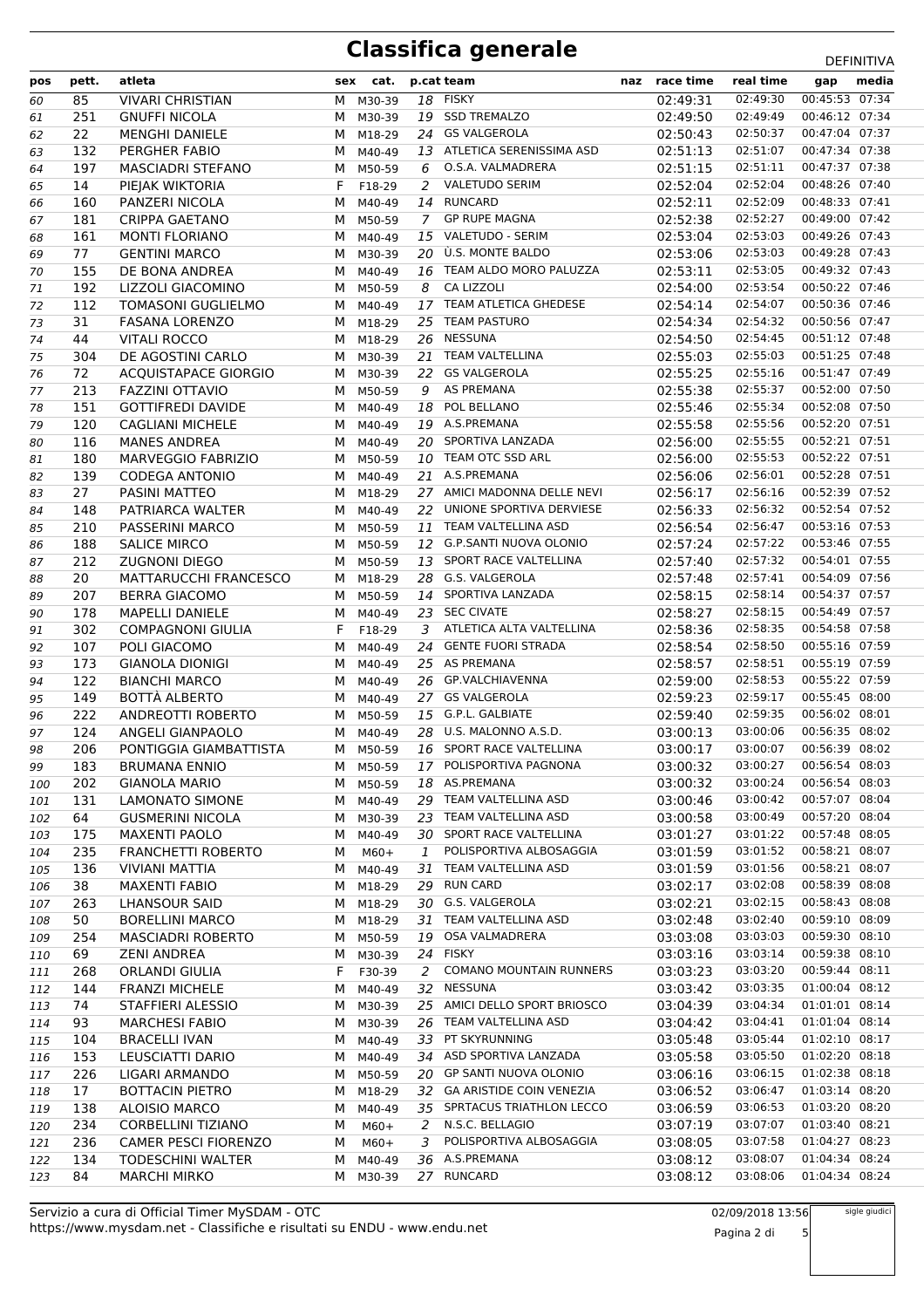| pos | pett. | atleta                      | sex | cat.     |    | p.cat team                     | naz | race time | real time | gap            | media |
|-----|-------|-----------------------------|-----|----------|----|--------------------------------|-----|-----------|-----------|----------------|-------|
| 124 | 49    | <b>BONINSEGNA DAVIDE</b>    | м   | M18-29   | 33 | <b>TEAM MUD &amp; SNOW</b>     |     | 03:08:26  | 03:08:22  | 01:04:48 08:24 |       |
| 125 | 53    | <b>GHEZA JACOPO</b>         | М   | M18-29   |    | 34 NO                          |     | 03:08:34  | 03:08:32  | 01:04:55 08:25 |       |
| 126 | 185   | ACQUISTAPACE ALFREDO        | м   | M50-59   |    | 21 VALETUDO - SERIM            |     | 03:08:44  | 03:08:41  | 01:05:06 08:25 |       |
| 127 | 204   | <b>CASATI FABRIZIO</b>      | м   | M50-59   | 22 | <b>SPORT E BENESSERE</b>       |     | 03:08:51  | 03:08:49  | 01:05:13 08:25 |       |
| 128 | 255   | PANZERI MARIO LUCIANO       | м   | M50-59   |    | 23 TEAM PASTURO                |     | 03:08:53  | 03:08:51  | 01:05:15 08:25 |       |
| 129 | 114   | COLCIAGO FABRIZIO           | м   | M40-49   |    | 37 ALPINI CARATE               |     | 03:09:17  | 03:09:15  | 01:05:39 08:26 |       |
| 130 | 165   | <b>BORLA ENEA</b>           | м   | M40-49   | 38 | SPORT RACE VALTELLINA          |     | 03:09:32  | 03:09:27  | 01:05:54 08:27 |       |
| 131 | 290   | <b>ACQUISTAPACE MONIA</b>   | F   | $F40+$   | 1  | SPORT RACE VALTELLINA          |     | 03:09:57  | 03:09:53  | 01:06:19 08:28 |       |
| 132 | 32    | <b>VIGLIENGHI FEDERICO</b>  | м   | M18-29   | 35 | <b>ESINO SKYRUNNING</b>        |     | 03:10:00  | 03:09:47  | 01:06:22 08:28 |       |
| 133 | 174   | <b>MACONI MASSIMO</b>       | м   | M40-49   | 39 | <b>BAR VITALI</b>              |     | 03:10:15  | 03:10:04  | 01:06:36 08:29 |       |
| 134 | 117   | <b>BIANCHI SILVIO</b>       | м   | M40-49   |    | 40 TATAWINNER                  |     | 03:10:16  | 03:10:05  | 01:06:37 08:29 |       |
| 135 | 247   | <b>BORROMINI SANDRO</b>     | м   | M40-49   | 41 | <b>GP TALAMONA</b>             |     | 03:10:29  | 03:10:28  | 01:06:51 08:30 |       |
| 136 | 115   | <b>ACQUISTAPACE ALESSIO</b> | м   | M40-49   | 42 | TEAM VALTELLINA ASD            |     | 03:10:47  | 03:10:36  | 01:07:09 08:31 |       |
| 137 | 111   | CONTI CLAUDIO               | м   | M40-49   | 43 | RUNNING CAZZAGO SAN            |     | 03:11:28  | 03:11:16  | 01:07:50 08:32 |       |
| 138 | 310   | DE BIANCHI LUCA             | м   | M30-39   | 28 | <b>TEAM VALTELLINA</b>         |     | 03:11:34  | 03:11:26  | 01:07:55 08:33 |       |
| 139 | 258   | <b>VOLA RICCARDO</b>        | м   | M18-29   | 36 | <b>LIBERO</b>                  |     | 03:11:36  | 03:11:21  | 01:07:58 08:33 |       |
| 140 | 75    | COGLIATI CRISTIAN           | м   | M30-39   | 29 | AMICI DELLO SPORT BRIOSCO      |     | 03:12:03  | 03:11:59  | 01:08:25 08:34 |       |
| 141 | 152   | <b>CAPRARI SIMONE</b>       | м   | M40-49   | 44 | <b>2002 MARATHON CLUB</b>      |     | 03:12:07  | 03:12:01  | 01:08:29 08:34 |       |
| 142 | 224   | <b>BARLASCINI MARIO</b>     | м   | M50-59   | 24 | TEAM VALTELLINA ASD            |     | 03:12:26  | 03:12:15  | 01:08:48 08:35 |       |
| 143 | 282   | PIGANZOLI SERENA            | F   | F30-39   | 3  | SPORT RACE VALTELLINA          |     | 03:14:26  | 03:14:16  | 01:10:47 08:40 |       |
| 144 | 81    | <b>MAFFEIS ANDREA</b>       | м   | M30-39   | 30 | <b>RUNNERS DESIO</b>           |     | 03:14:37  | 03:14:36  | 01:10:58 08:41 |       |
| 145 | 246   | ANGELINI SERGIO             | м   | M50-59   | 25 | <b>CSI MORBEGNO</b>            |     | 03:15:43  | 03:15:29  | 01:12:05 08:44 |       |
| 146 | 275   | PICCO ALICE                 | F   | F30-39   | 4  | A.S.D.FALCHI LECCO             |     | 03:15:43  | 03:15:43  | 01:12:05 08:44 |       |
| 147 | 71    | <b>BARBERA FRANCESCO</b>    | м   | M30-39   | 31 | <b>MONDORA</b>                 |     | 03:16:10  | 03:16:05  | 01:12:32 08:45 |       |
| 148 | 63    | <b>MONFREDINI ANDREA</b>    | м   | M30-39   | 32 | <b>COMANO MOUNTAIN RUNNERS</b> |     | 03:17:11  | 03:17:09  | 01:13:33 08:48 |       |
| 149 | 98    | DELLA FONTANA MAURO         | м   | M40-49   | 45 | <b>NO</b>                      |     | 03:17:33  | 03:17:29  | 01:13:55 08:49 |       |
| 150 | 41    | <b>VIANELLO LUCA</b>        | м   | M18-29   |    | 37 NESSUNA                     |     | 03:17:44  | 03:17:35  | 01:14:05 08:49 |       |
| 151 | 171   | DEI CAS ENRICO              | м   | M40-49   | 46 | TEAM VALTELLINA                |     | 03:17:54  | 03:17:47  | 01:14:15 08:50 |       |
| 152 | 109   | <b>GAZZOLI DANIELE</b>      | м   | M40-49   |    | 47 U.S. MALONNO                |     | 03:18:11  | 03:18:02  | 01:14:33 08:50 |       |
| 153 | 91    | PIGHETTI GIACOMO            | м   | M30-39   |    | 33 TEAM VALTELLINA ASD         |     | 03:18:41  | 03:18:34  | 01:15:03 08:52 |       |
| 154 | 265   | PEDERIVA CARLOTTA           | F   | F18-29   | 4  | TEAM LA SPORTIVA               |     | 03:18:52  | 03:18:49  | 01:15:13 08:52 |       |
| 155 | 29    | MONDO DANILO                | м   | M18-29   | 38 | RUNCARD                        |     | 03:19:21  | 03:19:16  | 01:15:43 08:53 |       |
| 156 | 159   | PONTERI MARCO               | м   | M40-49   | 48 | <b>GRUPPO ETHOS RUNNING</b>    |     | 03:19:45  | 03:19:42  | 01:16:07 08:55 |       |
| 157 | 60    | CHIAPPINI LUCA              | м   | M30-39   | 34 | G.S.O. DARFO A.S.D.            |     | 03:19:55  | 03:19:48  | 01:16:17 08:55 |       |
| 158 | 156   | <b>GARGHENTINI MORGAN</b>   | м   | M40-49   | 49 | <b>HAPPY RUNNER</b>            |     | 03:19:58  | 03:19:49  | 01:16:20 08:55 |       |
| 159 | 223   | <b>TARCA BRUNO</b>          | м   | M50-59   | 26 | TEAM VALTELLINA ASD            |     | 03:20:24  | 03:20:12  | 01:16:46 08:56 |       |
| 160 | 298   | CAVALLI GIOVANNA            | F   | $F40+$   | 2  | S.E.V. VALMADRERA              |     | 03:20:28  | 03:20:25  | 01:16:50 08:56 |       |
| 161 | 150   | SGOTTO DIEGO                | м   | M40-49   | 50 | CANTO DI CORSA ASD             |     | 03:20:29  | 03:20:16  | 01:16:51 08:56 |       |
| 162 | 118   | <b>GEROSA RICCARDO</b>      |     | M M40-49 |    | 51 OSA VALMADRERA              |     | 03:21:13  | 03:21:12  | 01:17:35 08:58 |       |
| 163 | 215   | MARTINALLI STEFANO          |     | M M50-59 |    | 27 GS VALGEROLA                |     | 03:21:16  | 03:21:02  | 01:17:38 08:59 |       |
| 164 | 264   | <b>CURTONI CHIARA</b>       | F.  | F18-29   |    | 5 G.S. VALGEROLA               |     | 03:21:30  | 03:21:21  | 01:17:52 08:59 |       |
| 165 | 54    | <b>ROSSI SIMONE</b>         | м   | M30-39   | 35 | PT SKYRUNNING                  |     | 03:21:36  | 03:21:27  | 01:17:58 08:59 |       |
| 166 | 105   | <b>BRAMBILLA ANTONIO</b>    | м   | M40-49   | 52 | O.S.A. VALMADRERA              |     | 03:21:48  | 03:21:44  | 01:18:10 09:00 |       |
| 167 | 101   | FALLATI GIANLUCA            | м   | M40-49   | 53 | TEAM VALTELLINA ASD            |     | 03:21:57  | 03:21:51  | 01:18:19 09:00 |       |
| 168 | 154   | <b>SPINI FIORENZO</b>       | м   | M40-49   | 54 | TEAM VALTELLINA ASD            |     | 03:21:59  | 03:21:51  | 01:18:20 09:00 |       |
| 169 | 278   | NASTRUT VASILICA            | F.  | F30-39   | 5  | <b>TEAM PASTURO</b>            |     | 03:22:21  | 03:22:20  | 01:18:43 09:01 |       |
| 170 | 186   | FACCIOLO VALERIO            | М   | M50-59   | 28 | EUROATLETICA 2002              |     | 03:22:23  | 03:22:18  | 01:18:45 09:02 |       |
| 171 | 237   | <b>BUTTI RENATO</b>         | м   | $M60+$   | 4  | ASD O.S.A. VALMADRERA          |     | 03:22:42  | 03:22:36  | 01:19:04 09:02 |       |
| 172 | 217   | <b>COLZANI PAOLO</b>        | м   | M50-59   | 29 | ATHLETIC CLUB VILLASANTA       |     | 03:22:44  | 03:22:31  | 01:19:06 09:03 |       |
| 173 | 94    | ANDREOTTI DAVIDE            | м   | M30-39   | 36 | A.S.D. FALCHI LECCO            |     | 03:22:49  | 03:22:45  | 01:19:11 09:03 |       |
| 174 | 229   | <b>LEONI CARLO</b>          | м   | M50-59   |    | 30 TEAM VALTELLINA ASD         |     | 03:22:57  | 03:22:41  | 01:19:19 09:03 |       |
| 175 | 113   | <b>FANTINI GIULIANO</b>     | м   | M40-49   |    | 55 RUNCARD                     |     | 03:23:03  | 03:22:53  | 01:19:25 09:03 |       |
| 176 | 145   | CASANOVA MARIO              | м   | M40-49   | 56 | LECCONOTIZIE                   |     | 03:23:11  | 03:23:02  | 01:19:32 09:04 |       |
| 177 | 308   | VANOTTI MORENO              | м   | M40-49   |    | 57 TEAM VALTELLINA             |     | 03:23:21  | 03:23:10  | 01:19:43 09:04 |       |
| 178 | 292   | ARMENIA ELEONORA            | F.  | $F40+$   | 3  | TEAM VALTELLINA                |     | 03:23:25  | 03:23:15  | 01:19:47 09:04 |       |
| 179 | 199   | <b>MARTINALLI DOMENICO</b>  | м   | M50-59   | 31 | <b>GS VALGEROLA</b>            |     | 03:23:58  | 03:23:44  | 01:20:20 09:06 |       |
| 180 | 227   | <b>QUADRIO MAURO</b>        | м   | M50-59   |    | 32 LIBERO                      |     | 03:24:18  | 03:24:15  | 01:20:39 09:07 |       |
| 181 | 293   | SASSELLA GIUSEPPINA         | F.  | $F40+$   | 4  | G.P. RUPE MAGNA                |     | 03:24:55  | 03:24:45  | 01:21:17 09:08 |       |
| 182 | 194   | STRAZZER TIZIANO            | М   | M50-59   | 33 | ATLETICA SERENISSIMA           |     | 03:24:56  | 03:24:55  | 01:21:17 09:08 |       |
| 183 | 108   | LONGONI SERGIO              | м   | M40-49   | 58 | RUNCARD                        |     | 03:25:49  | 03:25:34  | 01:22:11 09:11 |       |
| 184 | 73    | <b>GHISELLINI ALBERTO</b>   | м   | M30-39   |    | 37 TEAM PASTURO ASD            |     | 03:26:02  | 03:25:52  | 01:22:24 09:11 |       |
| 185 | 127   | <b>NESTICO' GIAN BRUNO</b>  | м   | M40-49   | 59 | <b>BERGAMO STARS ATLETICA</b>  |     | 03:26:22  | 03:26:16  | 01:22:44 09:12 |       |
| 186 | 209   | MILESI GIORGIO              |     | M M50-59 | 34 | O.S.A. VALMADRERA              |     | 03:26:41  | 03:26:40  | 01:23:03 09:13 |       |
| 187 | 55    | COLOMBO LORENZO             |     | M M30-39 |    | 38 ATL. FRI.MA.S.              |     | 03:27:27  | 03:27:11  | 01:23:49 09:15 |       |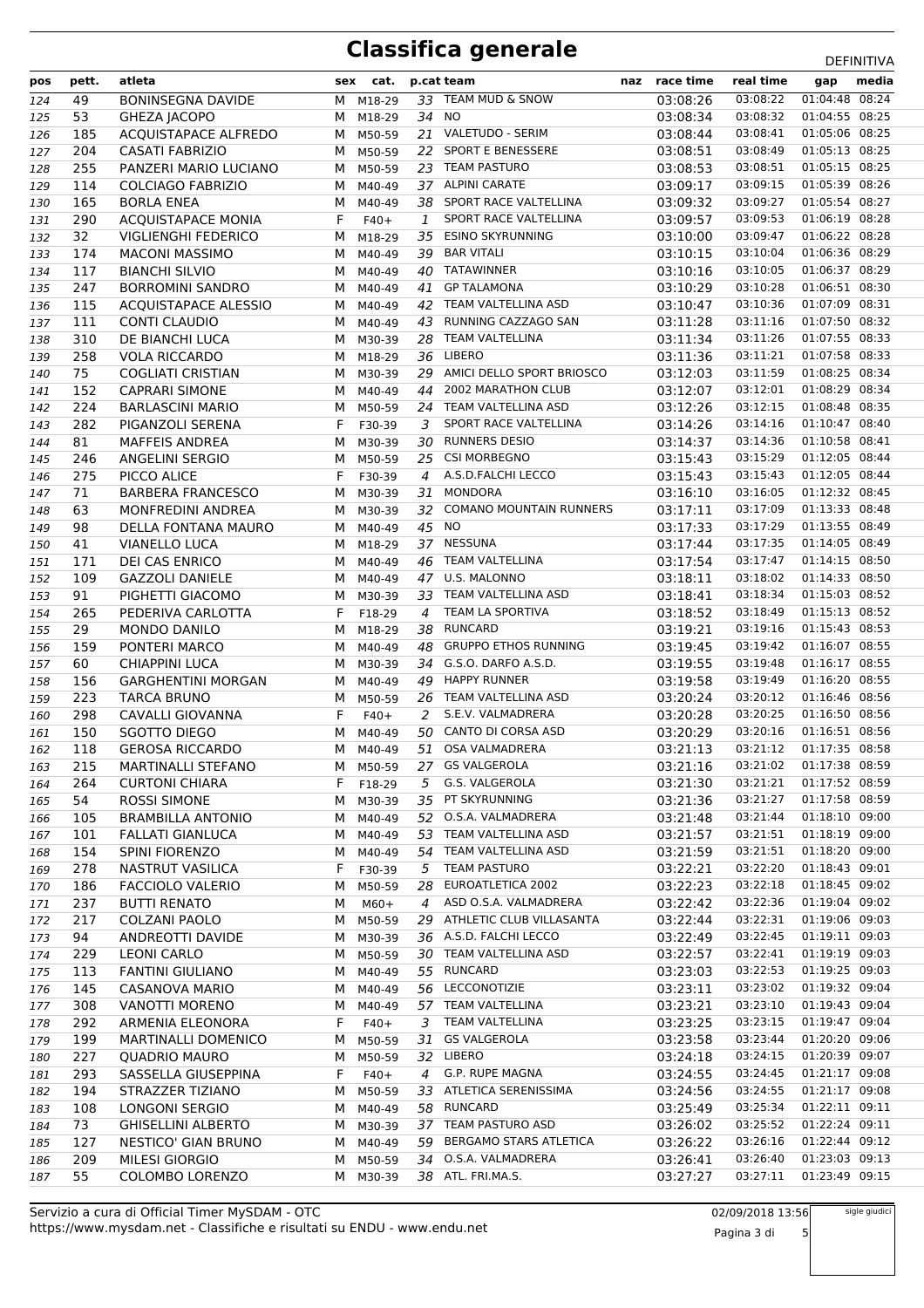| pos | pett. | atleta                         |    | sex cat.         |    | p.cat team                                                   | naz race time | real time | gap            | media |
|-----|-------|--------------------------------|----|------------------|----|--------------------------------------------------------------|---------------|-----------|----------------|-------|
| 188 | 257   | <b>VOLA ROMEO</b>              | М  | M18-29           |    | 39 GP TALAMONA                                               | 03:27:32      | 03:27:17  | 01:23:54 09:15 |       |
| 189 | 200   | <b>CARIBONI WALTER</b>         | м  | M50-59           | 35 | LIBERO                                                       | 03:27:52      | 03:27:48  | 01:24:14 09:16 |       |
| 190 | 19    | <b>VIGLIENGHI FILIPPO</b>      | м  | M18-29           | 40 | <b>ESINO SKYRUNNING</b>                                      | 03:27:53      | 03:27:40  | 01:24:15 09:16 |       |
| 191 | 78    | <b>FAVARO FEDERICO</b>         | м  | M30-39           |    | 39 PRO SESTO ATLETICA                                        | 03:28:29      | 03:28:25  | 01:24:51 09:18 |       |
| 192 | 103   | MAGANETTI STEFANO              | м  | M40-49           | 60 | 2002 MARATHON CLUB                                           | 03:28:48      | 03:28:38  | 01:25:10 09:19 |       |
| 193 | 256   | SCIUCCHETTI STEFANO            | м  | M40-49           | 61 | AMICI MADONNA DELLE NEVI                                     | 03:29:19      | 03:29:06  | 01:25:41 09:20 |       |
| 194 | 37    | DASSATTI MARTINO               | М  | M18-29           | 41 | <b>SSD TREMALZO</b>                                          | 03:29:32      | 03:29:20  | 01:25:53 09:21 |       |
| 195 | 307   | <b>RICCI GIUSEPPE</b>          | м  | M30-39           | 40 | <b>TEAM PASTURO</b>                                          | 03:29:32      | 03:29:31  | 01:25:54 09:21 |       |
| 196 | 142   | <b>GIANATTI DIEGO</b>          | м  | M40-49           | 62 | <b>VETRERIA FANONI</b>                                       | 03:29:34      | 03:29:17  | 01:25:56 09:21 |       |
| 197 | 80    | VIGANO' LORENZO                | м  | M30-39           | 41 | AMICI DELLO SPORT BRIOSCO                                    | 03:29:40      | 03:29:39  | 01:26:02 09:21 |       |
| 198 | 259   | CAGLIANI MATTEO                | м  | M40-49           |    | 63 A.S.PREMANA                                               | 03:29:45      | 03:29:32  | 01:26:07 09:21 |       |
| 199 | 230   | <b>CIAPPONI DANIELE</b>        | м  | $M60+$           | 5  | <b>CSI MORBEGNO</b>                                          | 03:29:57      | 03:29:43  | 01:26:19 09:22 |       |
| 200 | 297   | CODEGA ADA                     | F  | $F40+$           | 5  | AS PREMANA                                                   | 03:30:00      | 03:29:51  | 01:26:22 09:22 |       |
| 201 | 219   | <b>BUSI PAOLO</b>              | м  | M50-59           | 36 | AS PREMANA                                                   | 03:30:00      | 03:29:51  | 01:26:22 09:22 |       |
| 202 | 312   | <b>FERRONATO LUCA</b>          | м  | M18-29           | 42 | <b>SKYLAKES</b>                                              | 03:30:03      | 03:29:52  | 01:26:25 09:22 |       |
| 203 | 270   | <b>MENARDI SUSANNA</b>         | F  | F30-39           | 6  | <b>BELA LADINIA</b>                                          | 03:30:08      | 03:30:02  | 01:26:29 09:22 |       |
| 204 | 130   | PEREGO ALESSANDRO              | м  | M40-49           | 64 | <b>AREND TEAM</b>                                            | 03:30:31      | 03:30:17  | 01:26:52 09:23 |       |
| 205 | 141   | <b>FERRARIO STEFANO</b>        | м  | M40-49           | 65 | FERRARIOS' FAMILY TEAM                                       | 03:31:04      | 03:30:51  | 01:27:25 09:25 |       |
| 206 | 240   | MELÉ ATTILIO                   | М  | $M60+$           | 6  | TEAM VALTELLINA ASD                                          | 03:32:11      | 03:32:04  | 01:28:33 09:28 |       |
|     | 168   | LOMBARDINI MATTEO              | м  |                  | 66 | LECCONOTIZIE                                                 | 03:32:27      | 03:32:19  | 01:28:49 09:29 |       |
| 207 | 233   | PALMIERI MARTINO               |    | M40-49           | 7  | <b>EUROATLETICA 2002</b>                                     | 03:32:36      | 03:32:30  | 01:28:58 09:29 |       |
| 208 | 283   |                                | м  | $M60+$<br>F30-39 |    | <b>GP TALAMONA</b>                                           | 03:33:51      | 03:33:41  | 01:30:13 09:32 |       |
| 209 |       | <b>IPRA RAMONA</b>             | F  |                  | 7  | <b>GP SANTI</b>                                              | 03:33:52      |           | 01:30:13 09:32 |       |
| 210 | 59    | <b>FIORELLI MASSIMO</b>        | м  | M30-39           | 42 |                                                              |               | 03:33:43  | 01:31:08 09:35 |       |
| 211 | 239   | <b>MAINETTI PIO</b>            | м  | $M60+$           | 8  | O.S.A. VALMADRERA                                            | 03:34:46      | 03:34:37  | 01:32:15 09:38 |       |
| 212 | 5     | <b>GIANOLA MATTIA</b>          | м  | M18-29           |    | 43 AS PREMANA                                                | 03:35:53      | 03:35:44  |                |       |
| 213 | 187   | ANTONELLI LIBRETTI DIEGO       | м  | M50-59           |    | 37 YOUNG RUNNING                                             | 03:36:07      | 03:35:58  | 01:32:29 09:38 |       |
| 214 | 295   | COLCIAGO LUCIA                 | F  | $F40+$           | 6  | O.S.A. VALMADRERA                                            | 03:37:23      | 03:37:16  | 01:33:45 09:42 |       |
| 215 | 296   | <b>VALSECCHI LAURA</b>         | F  | $F40+$           | 7  | O. S. A. VALMADRERA                                          | 03:37:46      | 03:37:45  | 01:34:07 09:43 |       |
| 216 | 66    | <b>CASTOLDI PAOLO</b>          | м  | M30-39           | 43 | SPORT CLUB MELEGNANO                                         | 03:38:13      | 03:38:04  | 01:34:35 09:44 |       |
| 217 | 83    | <b>COLOMBINI GIANLUCA</b>      | м  | M30-39           | 44 | <b>RUNCARD</b>                                               | 03:39:00      | 03:38:46  | 01:35:22 09:46 |       |
| 218 | 205   | <b>BRUSADELLI FELICE</b>       | м  | M50-59           | 38 | O.S.A. VALMADRERA                                            | 03:39:31      | 03:39:27  | 01:35:53 09:47 |       |
| 219 | 128   | COLOMBO MATTEO                 | м  | M40-49           |    | 67 CO828-TEAM OTC SSD ARL                                    | 03:40:20      | 03:40:08  | 01:36:42 09:50 |       |
| 220 | 294   | <b>GHILOTTI CINZIA</b>         | F  | $F40+$           | 8  | G.P. RUPE MAGNA                                              | 03:40:20      | 03:40:10  | 01:36:42 09:50 |       |
| 221 | 79    | <b>BERTI MARCO</b>             | м  | M30-39           |    | 45 MOUNTAINRACE                                              | 03:42:05      | 03:41:54  | 01:38:27 09:54 |       |
| 222 | 276   | <b>COLLI NATALIE</b>           | F  | F30-39           | 8  | TEAM VALTELLINA ASD                                          | 03:42:32      | 03:42:31  | 01:38:54 09:56 |       |
| 223 | 129   | MATTANA LOÏCK                  | м  | M40-49           | 68 | <b>FISKY</b>                                                 | 03:43:51      | 03:43:50  | 01:40:13 09:59 |       |
| 224 | 70    | <b>RIBAGA THOMAS</b>           | м  | M30-39           |    | 46 S.S.D. TREMALZO                                           | 03:44:54      | 03:44:42  | 01:41:16 10:02 |       |
| 225 | 303   | <b>BRAVI FABIO</b>             | м  | M40-49           | 69 | <b>ROMANO RUNNING</b>                                        | 03:45:05      | 03:44:51  | 01:41:27 10:02 |       |
| 226 | 163   | PAGETTI GABRIELE               |    | M M40-49         |    | 70 2002 MARATHON CLUB A.S.D                                  | 03:45:26      | 03:45:13  | 01:41:48 10:03 |       |
| 227 |       | 228 BARBATO FRANCESCO M M50-59 |    |                  |    | 39 G.P. MARCIATORI COGLIATE 03:45:34 03:45:34 01:41:56 10:04 |               |           |                |       |
| 228 | 220   | <b>BONFANTI LUCIANO</b>        |    | M M50-59         |    | 40 ASD AVIS OGGIONO                                          | 03:45:49      | 03:45:36  | 01:42:10 10:04 |       |
| 229 | 289   | CALIO' ELENA                   | F. | $F40+$           | 9  | TEAM PASTURO ASD                                             | 03:46:06      | 03:46:01  | 01:42:28 10:05 |       |
| 230 | 162   | MOTTA MARIO                    | м  | M40-49           | 71 | ALTITUDERACE                                                 | 03:46:08      | 03:45:56  | 01:42:29 10:05 |       |
| 231 | 211   | <b>GEROSA ANGELO</b>           | м  | M50-59           | 41 | TEAM PASTURO ASD                                             | 03:46:09      | 03:46:08  | 01:42:31 10:05 |       |
| 232 | 243   | <b>ZULLATO IVANO</b>           | м  | M40-49           |    | 72 VALETUDO                                                  | 03:46:22      | 03:46:18  | 01:42:44 10:06 |       |
| 233 | 313   | DAL PIAZ ENRICO                | м  | M18-29           |    | 44 SKYLAKES                                                  | 03:46:39      | 03:46:26  | 01:43:01 10:07 |       |
| 234 | 274   | SPERANZA ANNA MARIA            | F. | F18-29           | 6  | <b>COMANO MOUNTAIN RUNNERS</b>                               | 03:47:03      | 03:46:52  | 01:43:25 10:08 |       |
| 235 | 216   | BURATTI PAOLO                  | м  | M50-59           | 42 | TEAM PASTURO                                                 | 03:48:07      | 03:47:58  | 01:44:29 10:11 |       |
| 236 | 309   | <b>CUSINI MAURILIO</b>         | м  | $M60+$           | 9  | <b>MARATHON LIVIGNO</b>                                      | 03:48:28      | 03:48:18  | 01:44:50 10:11 |       |
| 237 | 208   | GATTI STEFANO GIOVANNI         | м  | M50-59           | 43 | ASD SPORTIVA LANZADA                                         | 03:48:40      | 03:48:32  | 01:45:02 10:12 |       |
| 238 | 179   | TENDERINI ANTONIO              | м  | M40-49           |    | 73 A.S.PREMANA                                               | 03:48:57      | 03:48:49  | 01:45:19 10:13 |       |
| 239 | 88    | ARNABOLDI MARCO                | м  | M30-39           |    | 47   BOCIA VERANO BRIANZA                                    | 03:49:01      | 03:48:47  | 01:45:23 10:13 |       |
| 240 | 266   | CANTALUPPI FRANCESCA           | F. | F30-39           | 9  | <b>IMMOBILIARE ZIO MAO</b>                                   | 03:49:17      | 03:49:05  | 01:45:39 10:14 |       |
| 241 | 203   | RIVA FABIO                     | м  | M50-59           | 44 | CTL3                                                         | 03:50:19      | 03:50:11  | 01:46:41 10:16 |       |
| 242 | 95    | <b>MAGGI PAOLO</b>             | м  | M30-39           |    | 48 SOCIETA' ESCURSIONISTI                                    | 03:51:46      | 03:51:36  | 01:48:08 10:20 |       |
| 243 | 281   | ROTA FEDERICA                  | F. | F30-39           |    | 10 TEAM KV                                                   | 03:52:08      | 03:51:55  | 01:48:29 10:21 |       |
| 244 | 288   | SILVESTRINI LAURA              | F  | $F40+$           | 10 | ATLETICA SAN MARCO BUSTO                                     | 03:52:38      | 03:52:25  | 01:49:00 10:23 |       |
| 245 | 68    | <b>FAZZINI ANDREA</b>          | м  | M30-39           | 49 | <b>CS CORTENOVA</b>                                          | 03:52:56      | 03:52:46  | 01:49:18 10:23 |       |
| 246 | 62    | PANZERI DIEGO                  | м  | M30-39           | 50 | POLISORTIVA PAGNONA                                          | 03:53:15      | 03:53:07  | 01:49:36 10:24 |       |
| 247 | 214   | <b>VERONELLI PAOLO</b>         | м  | M50-59           | 45 | LIBERO                                                       | 03:53:52      | 03:53:51  | 01:50:14 10:26 |       |
| 248 | 100   | DONATI FABIO                   | м  | M40-49           |    | 74 LIBERO                                                    | 03:56:41      | 03:56:28  | 01:53:02 10:33 |       |
| 249 | 147   | LONGHI CHRISTIAN               | м  | M40-49           |    | 75 ATLETICA SERENISSIMA ASD                                  | 03:57:26      | 03:57:19  | 01:53:47 10:35 |       |
| 250 | 158   | <b>CREDARO PIETRO</b>          | м  | M40-49           |    | 76 SPORT RACE VALTELLINA                                     | 03:58:29      | 03:58:15  | 01:54:51 10:38 |       |
| 251 | 169   | PELIZZATTI DINO                |    | M M40-49         |    | 77 VETRERIA FANONI                                           | 03:59:29      | 03:59:12  | 01:55:51 10:41 |       |

02/09/2018 13:56

Pagina 4 di 5